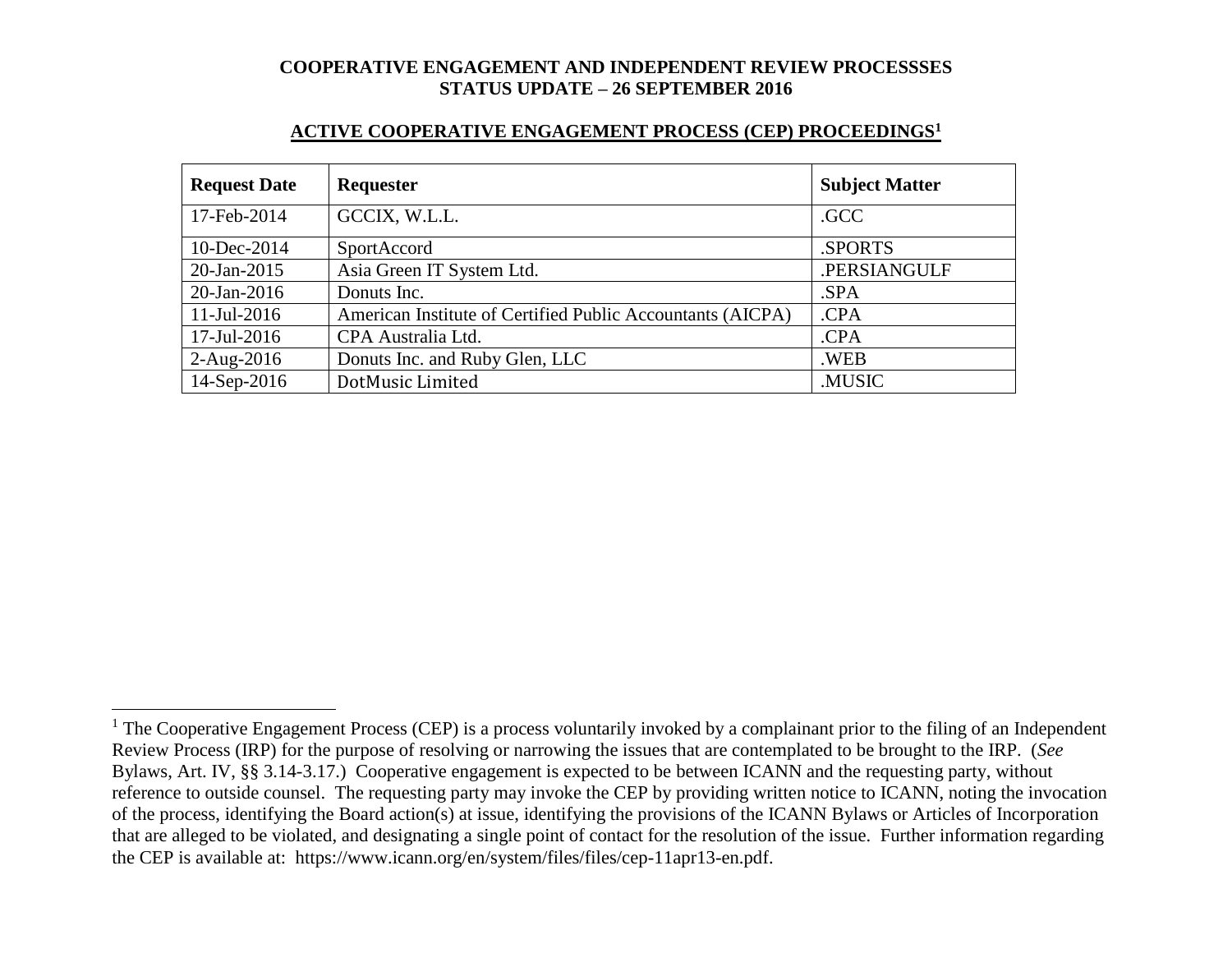# **RECENTLY CLOSED COOPERATIVE ENGAGEMENT PROCESS (CEP) PROCEEDINGS**

| <b>Request Date</b> | <b>Requester</b>              | <b>Subject Matter</b> | <b>IRP Filing Deadline</b> <sup>2</sup> |
|---------------------|-------------------------------|-----------------------|-----------------------------------------|
| $10$ -Dec-2014      | World Rugby (formerly known)  | .RUGBY                | $N/A$ (Withdrawn)                       |
|                     | as International Rugby Board) |                       |                                         |

 $\overline{a}$ 

2

 $2^2$  The CEP process provides that "[i]f ICANN and the requester have not agreed to a resolution of the issues upon the conclusion of the cooperative engagement process, or if issues remain for a request for independent review, the requestor's time to file a request for independent review designated in the Bylaws shall be extended for each day of the cooperative engagement process, but in no event, absent mutual written agreement by the parties, shall the extension be for more than fourteen (14) days." (https://www.icann.org/en/system/files/files/cep-11apr13-en.pdf)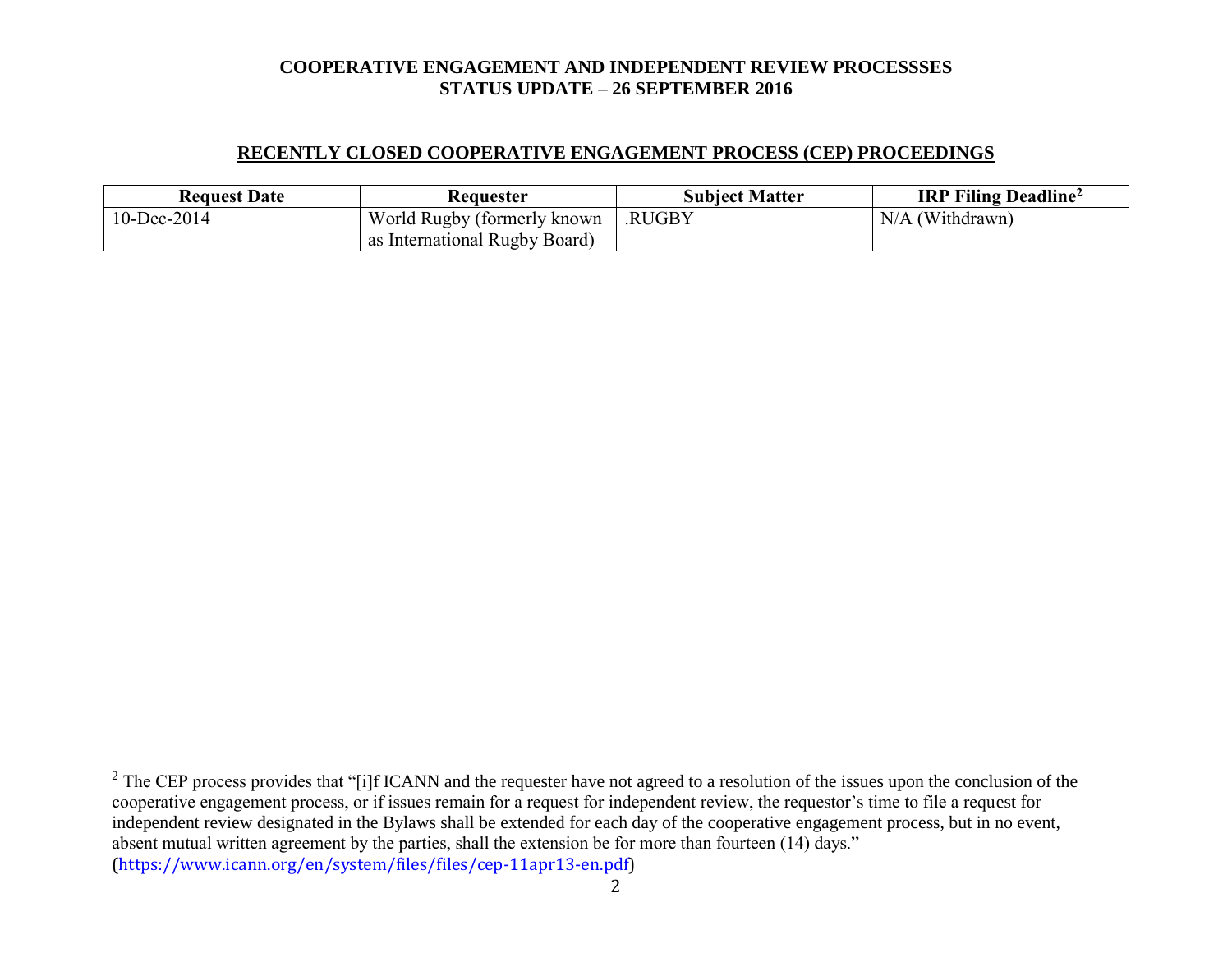## **ACTIVE INDEPENDENT REVIEW PROCESS (IRP) PROCEEDINGS<sup>3</sup>**

| <b>Date</b><br><b>ICANN</b><br><b>Received</b><br>Notice of<br><b>IRP</b> | Date IRP<br><b>Commenced</b><br>by ICDR | Requester                                                                                              | <b>Subject Matter</b> | <b>Status</b>                                                                                                                                                                                                                                          |
|---------------------------------------------------------------------------|-----------------------------------------|--------------------------------------------------------------------------------------------------------|-----------------------|--------------------------------------------------------------------------------------------------------------------------------------------------------------------------------------------------------------------------------------------------------|
| 5-Dec-2014                                                                | 8-Dec-2014                              | <b>Gulf Cooperation Council</b><br>https://www.icann.org/resources/pa<br>ges/gcc-v-icann-2014-12-06-en | .PERSIANGULF          | Panel Selection: Full panel was confirmed on 2<br>December 2015.<br>Materials: Written submissions, Declaration(s), and<br>Scheduling Orders are posted here.<br>Hearing(s): Final hearing took place on 7 July 2016;<br>awaiting Final Declaration.   |
| 19-Mar-2015                                                               | 24-Mar-2015                             | Dot Sport Limited<br>https://www.icann.org/resources/pa<br>ges/dot-sport-v-icann-2015-03-27-<br>$en$   | .SPORT                | Panel Selection: Full Panel was confirmed on 3<br>September 2015.<br>Materials: Written submissions, Declaration(s),<br>and Scheduling Orders are posted here.<br>Hearing(s): Final hearing took place on $3$ May 2016;<br>awaiting Final Declaration. |

 $\overline{a}$ 

<sup>&</sup>lt;sup>3</sup> The Independent Review Process (IRP) is a process by which any person materially affected by a decision or action by the Board that he or she asserts is inconsistent with the Articles of Incorporation or Bylaws may submit a request for independent review of that decision or action. (*See* Bylaws, Art. IV, § 3.) In order to be materially affected, the person must suffer injury or harm that is directly and causally connected to the Board's alleged violation of the Bylaws or the Articles of Incorporation, and not as a result of third parties acting in line with the Board's action. Further information regarding the IRP is available at: https://www.icann.org/resources/pages/mechanisms-2014-03-20-en.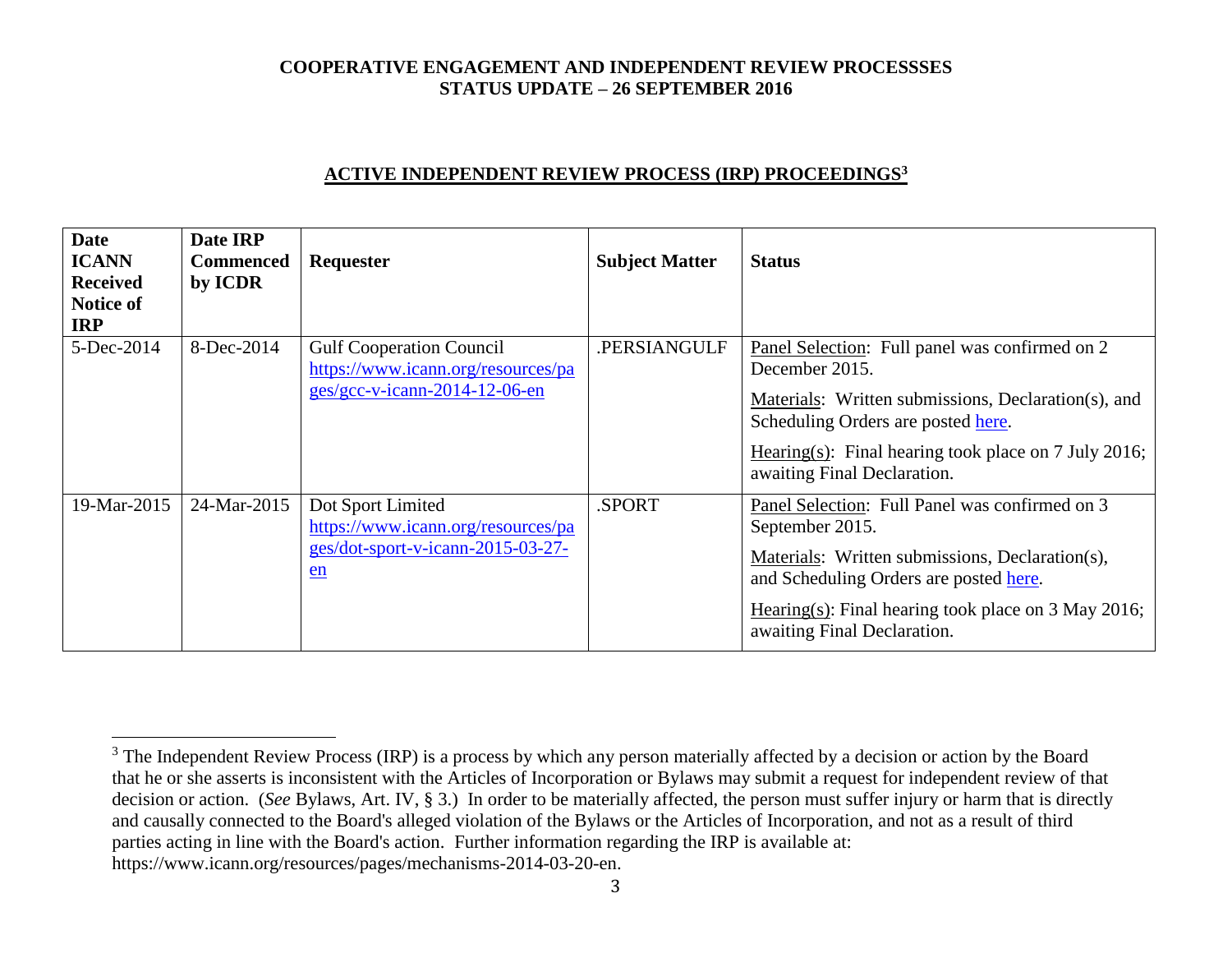| <b>Date</b><br><b>ICANN</b><br><b>Received</b><br><b>Notice of</b><br><b>IRP</b> | Date IRP<br><b>Commenced</b><br>by ICDR | Requester                                                                                                                              | <b>Subject Matter</b> | <b>Status</b>                                                                                                                                                                                                                                                   |
|----------------------------------------------------------------------------------|-----------------------------------------|----------------------------------------------------------------------------------------------------------------------------------------|-----------------------|-----------------------------------------------------------------------------------------------------------------------------------------------------------------------------------------------------------------------------------------------------------------|
| 24-Mar-2015                                                                      | 7-Apr-2015                              | Corn Lake, LLC<br>https://www.icann.org/resources/pa<br>ges/corn-lake-v-icann-2015-04-07-<br>en                                        | <b>CHARITY</b>        | Panel Selection: Full Panel was confirmed on 17<br>September 2015.<br>Materials: Written submissions, Declaration(s),<br>and Scheduling Orders are posted here.<br>$Hearing(s): Final hearing took place on 8 February$<br>2016; awaiting Final Declaration.    |
| 15-Dec-2015                                                                      | 16-Dec-2015                             | Asia Green IT Systems Bilgisayar<br>San. ve Tic. Ltd. Sti.<br>https://www.icann.org/resources/pa<br>ges/irp-agit-v-icann-2015-12-23-en | .ISLAM<br>.HALAL      | Panel Selection: Full Panel was confirmed on 23<br>March 2016.<br>Materials: Written submissions, Declaration(s),<br>and Scheduling Orders are posted here.<br>Hearing(s): Final hearing scheduled for $17$ October<br>2016 has been delayed; new date pending. |
| 10-Feb-2016                                                                      | 10-Feb-2016                             | Commercial Connect, LLC<br>https://www.icann.org/resources/pa<br>ges/irp-commercial-connect-v-<br>icann-2016-02-16-en                  | .SHOP                 | Panel Selection: Full Panel was confirmed on 28<br>July 2016.<br>Materials: Written submissions, Declaration(s),<br>and Scheduling Orders are posted here.<br>Hearing $(s)$ : Final hearing scheduled for 20 October<br>2016.                                   |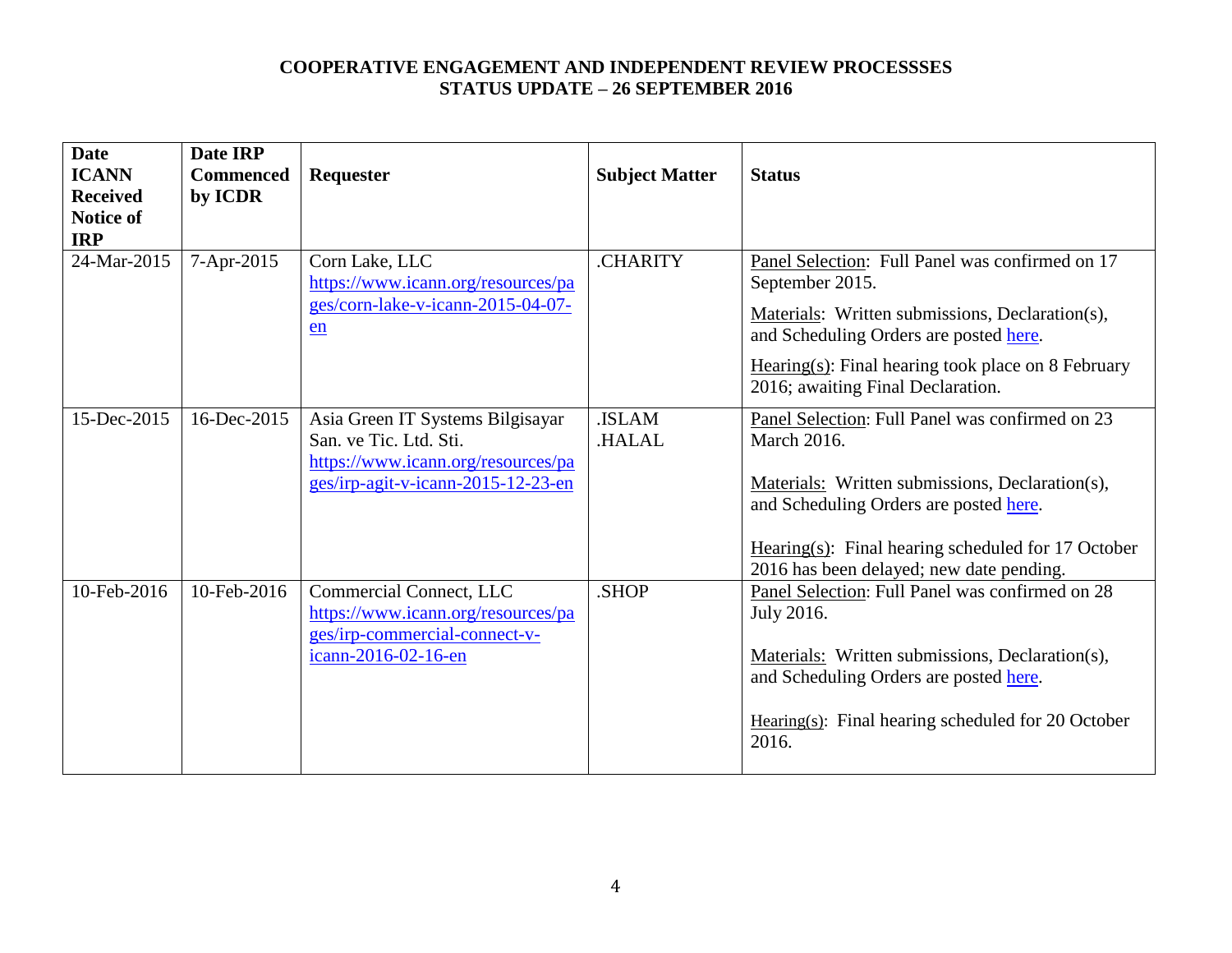| <b>Date</b><br><b>ICANN</b><br><b>Received</b><br>Notice of<br><b>IRP</b> | Date IRP<br><b>Commenced</b><br>by ICDR | <b>Requester</b>                                                                                        | <b>Subject Matter</b> | <b>Status</b>                                                                                                                                                                                                |
|---------------------------------------------------------------------------|-----------------------------------------|---------------------------------------------------------------------------------------------------------|-----------------------|--------------------------------------------------------------------------------------------------------------------------------------------------------------------------------------------------------------|
| 1-Mar-2016                                                                | $2-Mar-2016$                            | Amazon EU S.à.r.l.<br>https://www.icann.org/resources/pa<br>ges/irp-amazon-v-icann-2016-03-<br>$04$ -en | .AMAZON               | Panel Selection: Full Panel was confirmed on 23<br>September 2016.<br>Materials: Written submissions, Declaration(s), and<br>Scheduling Orders are posted here.<br>Hearing(s): Second Administrative hearing |
|                                                                           |                                         |                                                                                                         |                       | scheduled for 30 September 2016.                                                                                                                                                                             |